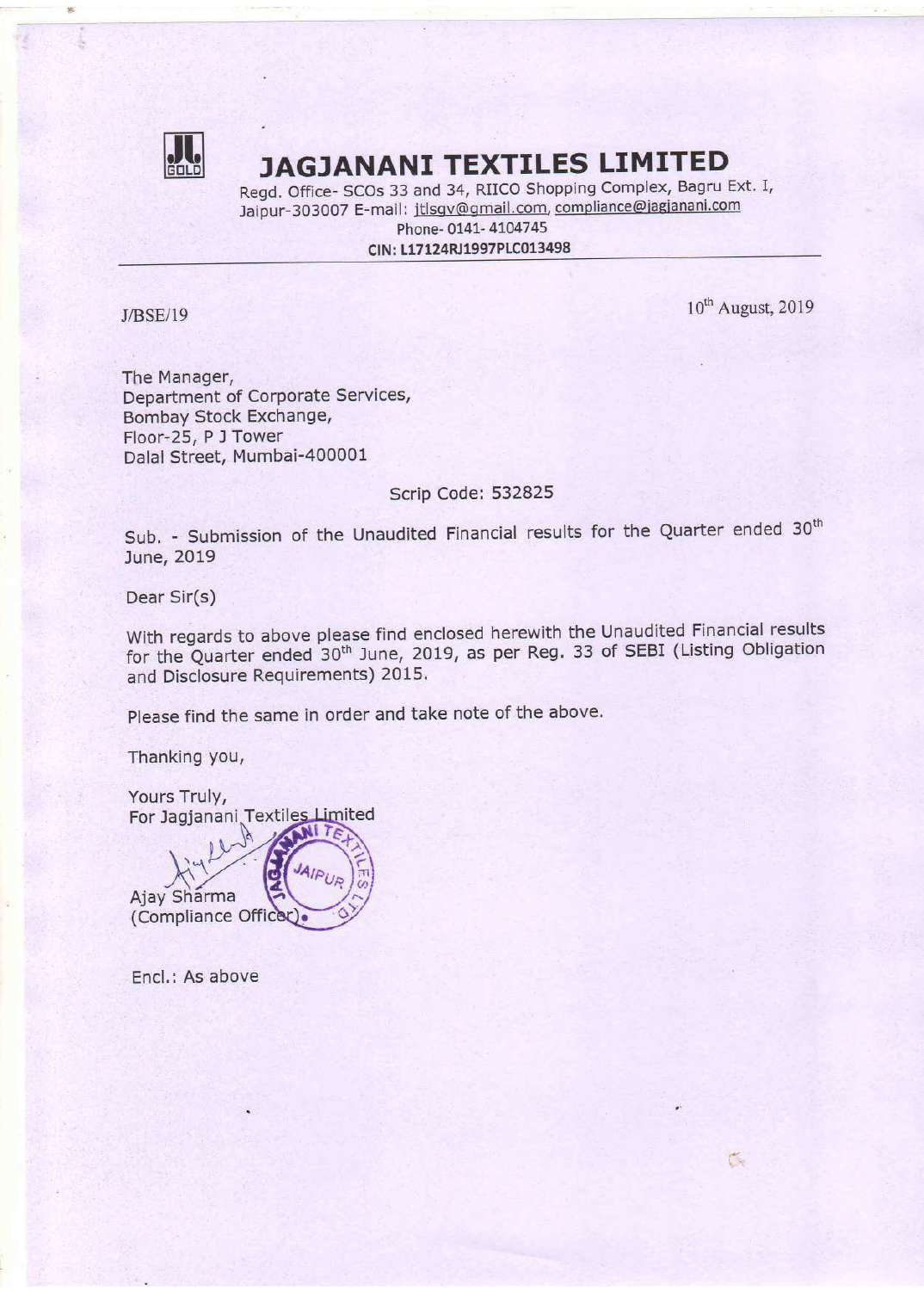# A O MITTAL & ASSOCIATES<br>CHARTERED ACCOUNTANTS

(014|)2370]30

## Limited Review Report of Jagjanani Textiles Limited

BSE Ltd. Mumbai

We have reviewed the accompanying statement of unaudited financial results of Jagjanani Textiles Limited for the period ended 01/04/2019 to 30/06/2019except for the disclosures regarding 'Public Shareholding' and 'Promoter and Promoter Group Shareholding' which have Shareholding' and 'Promoter and Promoter Group Shareholding' which have from disclosures made by the management and have not been audited by us. This the responsibility of the Company's Manuson of the strategy of the Compa been traced these financial statements based on our review.

We conducted our review in accordance with the Standard on Review Engagement (SRE) 2400, of India. This standard Engagements to Review Financial Statements issued by the Institute of Chartered Accountants or mula. This standard requires that we plan and perform the review to obtain moderate<br>assurance as to whether the financial statements are free of material misstatement.

A review is limited primarily to inquiries of company personnel and analytical procedures an audit and accordingly, we do not express an audit opinion. applied to financial data and thus provides less assurance than an audit. We have not performed

Based on our review conducted as above, nothing has come to our attention that causes us to believe that the accompanying statement of unaudited financial system is believe that the accompanying statement of unaudited financial results prepared in accordance<br>with applicable accounting standards and other recognised with applicable accounting statement of unaudited financial results prepared in accordance<br>not disclosed the information required to be disclosed in the magnetic and policies has not disclosed the information required to be disclosed in terms of Clause 41 of the Listing<br>Agreement including the manner in which it is to be disclosed in terms of Clause 41 of the Listing Agreement including the manner in which it is to be disclosed, or that it contains any material

For AO Mittal & Associates Chartered Accountants FRN : 014640C

gres

(Rakesh Agarwalj Partner Mem. No.: 420961 Place Jaipur Date 09/08/2019 UDIN:19420961AAAAAP6974

<sup>2</sup> Partner or proprietor, as the case may be.

#### HO: S-7, GOVINDAM COMPLEX, SANSAR CHANDRA ROAD, JAIPUR BRANCH: 5-7, GOVINDAM COMPLEX, SANSAR CHANDRA ROAD, JAIPUR<br>NCH: F-41, SHREE NATH TOWER, VIDHYADHAR NAGAR, JAIPUR

<sup>1</sup>The Accounting Standards notified pursuant to the Companies (Accounting Standards) Rules, 2006 and/or Accounting Standards issued by Institute of Chartered Accountants of<br>India.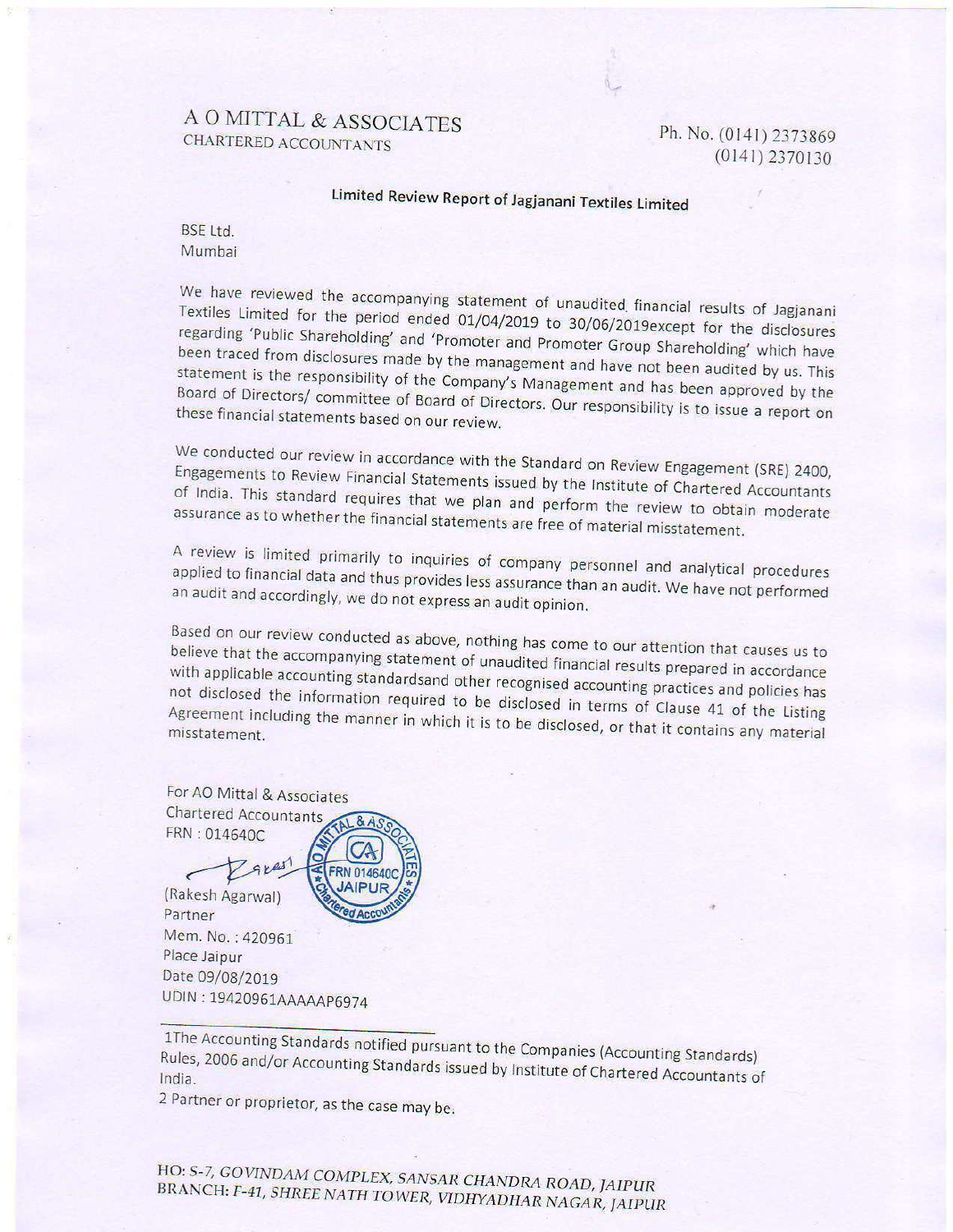$\mathbb{Z}$  .

### **IAGIANANT**

| S. No              | <b>PARTICULARS</b>                                                                                                                                                                                                | (Rs In '000')<br>Three months ended-Unaudited<br>Year ended-Audited |          |                                  |                               |            |
|--------------------|-------------------------------------------------------------------------------------------------------------------------------------------------------------------------------------------------------------------|---------------------------------------------------------------------|----------|----------------------------------|-------------------------------|------------|
|                    |                                                                                                                                                                                                                   | 30.06.2019                                                          |          | 31.03.2019 30.06.2018 31.03.2019 |                               |            |
| Sü.                | 1 Net Sales/Income from operations<br>2 Other Income                                                                                                                                                              |                                                                     |          |                                  |                               | 31.03.2018 |
| 3                  | Total Income (1+2)                                                                                                                                                                                                | 87                                                                  |          |                                  |                               |            |
|                    | Total Expenditure:                                                                                                                                                                                                | 87                                                                  | 189      | 1037                             | 1449                          | 6363       |
|                    |                                                                                                                                                                                                                   |                                                                     | 189      | 1037                             | 1449                          | 6363       |
|                    | a) (Increase)/decrease in stock in trade & W.I.P                                                                                                                                                                  |                                                                     |          |                                  |                               |            |
|                    | b) Consumption of raw materials                                                                                                                                                                                   |                                                                     |          |                                  |                               |            |
|                    | c) Purchase of traded goods                                                                                                                                                                                       |                                                                     |          |                                  |                               |            |
|                    | d)Power & Fuel                                                                                                                                                                                                    |                                                                     |          |                                  |                               |            |
|                    | e) Employee cost                                                                                                                                                                                                  |                                                                     |          |                                  |                               |            |
|                    | f) Depreciation                                                                                                                                                                                                   | 102                                                                 | 220      | 272                              | 1030                          | 1416       |
|                    | g) Other expenditure                                                                                                                                                                                              |                                                                     |          |                                  |                               |            |
|                    | 5 Interest                                                                                                                                                                                                        | 507                                                                 | 109      | 758                              | 1114                          | 2069       |
|                    | 6 Profit/Loss from Ordinary activities before tax                                                                                                                                                                 |                                                                     |          |                                  | 1276                          | 2881       |
|                    | Tax expense                                                                                                                                                                                                       | (522)                                                               | (140)    | 7                                | (1971)                        | (3)        |
|                    | 8 Net Profit/(Loss) from ordinary activities after tax                                                                                                                                                            |                                                                     |          |                                  |                               |            |
|                    | 9 Extraordinary items (net of tax expenses)                                                                                                                                                                       | (522)                                                               | (140)    | 7                                | (1971)                        |            |
|                    | 10 Net Profit/(Loss) for the period                                                                                                                                                                               |                                                                     |          |                                  | 19821                         | (3)        |
|                    | 11 Paid up equity share capital (Face value of `10/-)                                                                                                                                                             | (522)                                                               | (140)    | 7                                | 17850                         |            |
|                    | 12 Reserves excluding revaluation reserves of previous year                                                                                                                                                       | 156000                                                              | 156000   | 156000                           | 156000                        | (3)        |
|                    | 13 Earning per share (EPS) - Basic & diluted                                                                                                                                                                      | (261933)                                                            | (261933) | (261933)                         | (261933)                      | 156000     |
|                    | 14 Public shareholding                                                                                                                                                                                            | (0.03)                                                              | 0.11     | 0.00004                          | 1.14                          | (261933)   |
|                    | -Number of shares                                                                                                                                                                                                 |                                                                     |          |                                  |                               | (0.00002)  |
|                    | -Percentage of shareholding                                                                                                                                                                                       | 11768915                                                            | 11768915 | 11768915                         | 11768915                      |            |
|                    | 15 Promoters and Promoter Group Shareholding                                                                                                                                                                      | 75.44                                                               | 75.44    | 75.44                            |                               | 11768915   |
|                    | a) Pledged/Encumbered                                                                                                                                                                                             |                                                                     |          |                                  | 75.44                         | 75.44      |
|                    | b) Non-encumbered                                                                                                                                                                                                 | Nil                                                                 | Nil      | Nil                              |                               |            |
|                    | - Number of Shares                                                                                                                                                                                                |                                                                     |          |                                  | Nil                           | Nil        |
|                    | - Percentage of shareholding                                                                                                                                                                                      | 3831085                                                             | 3831085  | 3831085                          |                               |            |
| Notes:             |                                                                                                                                                                                                                   | 24.56                                                               | 24.56    |                                  | 3831085                       | 3831085    |
|                    |                                                                                                                                                                                                                   |                                                                     |          | 24.56                            | 24.56                         | 24.56      |
|                    | 1 The above financial results were approved by the Board of Directors in their meeting held on August 10, 2019.<br>2 The Auditors of the Company have carried over Limited Review of the above financial results. |                                                                     |          |                                  |                               |            |
|                    | 3 The number of investor complaints received during the quarter were nil and there were no investor complaints pending either at the beginning of at the one of                                                   |                                                                     |          |                                  |                               |            |
|                    |                                                                                                                                                                                                                   |                                                                     |          |                                  |                               |            |
| lace:Bagru, Jaipur |                                                                                                                                                                                                                   |                                                                     |          |                                  |                               |            |
| Jate: 10.08.2019   |                                                                                                                                                                                                                   |                                                                     |          |                                  | FOR JAGJANANI TEXTILES LIMITI |            |

Place:Bagru, Jaipur<br>Date: 10.08.2019

 $\mathcal{C}_2$ 

JAIPUR

AGJ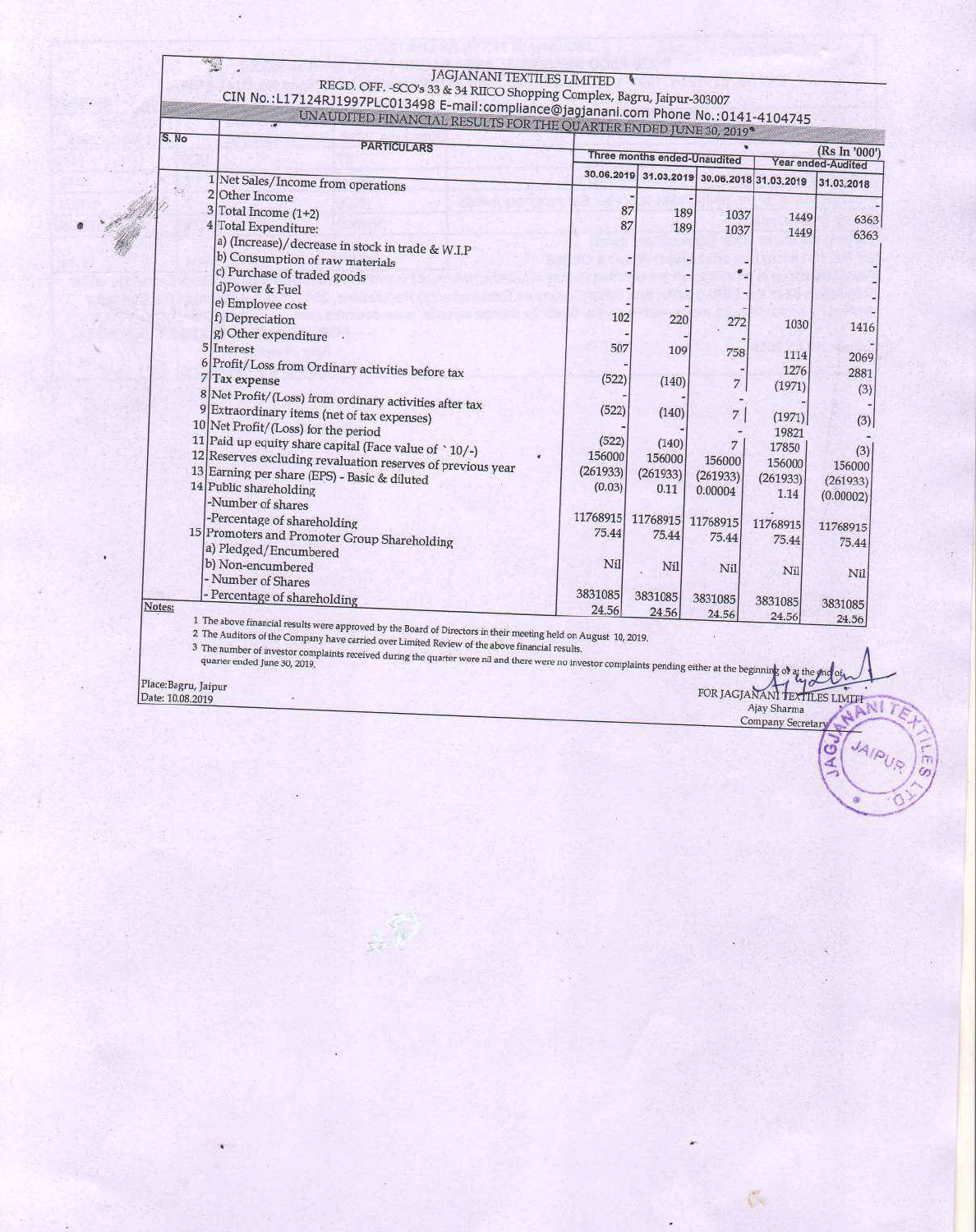JAGJANANI TEXTILES LIMITED<br>E-228 RIICO INDUSTRIAL AREA BAGRU EXTN., BAGRU-303007<br>CIN No.:L17124RJ1997PLC013498 E-mail:compliance@jagjanani.com Phone No.:0141-4104745

|       | Reconciliation statement for Nett Profit/Loss as per INDAS Rules, 2015 for the Quarter ended 30th June, 2019 | Three Months ended June, 2018 |                                           |                |  |
|-------|--------------------------------------------------------------------------------------------------------------|-------------------------------|-------------------------------------------|----------------|--|
| S. No | <b>PARTICULARS</b>                                                                                           | <b>IGAAP</b>                  | <b>Effect of transaction</b><br>to Ind-As | <b>IND-AS</b>  |  |
|       |                                                                                                              | $\overline{\phantom{a}}$      |                                           | 87             |  |
|       | <b>Revenue from operation</b>                                                                                | 87                            |                                           | 87             |  |
|       | Other operating income                                                                                       | 87                            |                                           |                |  |
|       | <b>Total Income</b>                                                                                          |                               |                                           | 102            |  |
|       | 2 Expenses                                                                                                   | 102                           | Nil                                       |                |  |
|       | <b>Employees Benefit expense</b>                                                                             |                               | Nil                                       | ۰              |  |
|       | <b>Financial Cost</b>                                                                                        | ٠                             |                                           | ۷<br>507       |  |
|       | Depreciation and amotisation expenses                                                                        | 507                           | Nil                                       |                |  |
|       | other expenses                                                                                               | 609                           |                                           | 609            |  |
|       | <b>Total Expenses</b>                                                                                        | (522)                         |                                           | (522)          |  |
|       | 3 Profit/ (Loss) before Tax                                                                                  | a)                            |                                           | u.             |  |
|       | 4 Tax expense                                                                                                | ۰                             |                                           |                |  |
|       | a)Current Tax                                                                                                |                               |                                           | $\overline{a}$ |  |
|       | b)Deferred Tax                                                                                               | (522)                         |                                           | (522)          |  |
|       | 5 Profit/Loss after Tax for the period                                                                       | ¥,                            | ×                                         | ٠              |  |
|       | 6 Other Comprehensive Income                                                                                 | $\overline{\phantom{a}}$      |                                           | ×              |  |
|       | Items that will not be reclassified to profit or loss                                                        | $\overline{\phantom{a}}$      |                                           | a.             |  |
|       | Remeasurement of the net defined benefir liability/assets                                                    | ۰                             |                                           | $\overline{a}$ |  |
|       | Equity instruments through other comprehensive Income                                                        | s.                            |                                           | ٠              |  |
|       | Item that will be reclassified subsequently to profit or loss                                                |                               |                                           | $\overline{a}$ |  |
|       | 7 Total other Comprehensive Income, net of tax<br>8 Total Comprehensive Income for the period                | (522)                         |                                           | (522)          |  |

Place: Jaipur Dated: August 10, 2019 For and on behalf of Board<br>Ajay Sharma<br>Company Secretary ydl

MI

මි

 $\tilde{C}$